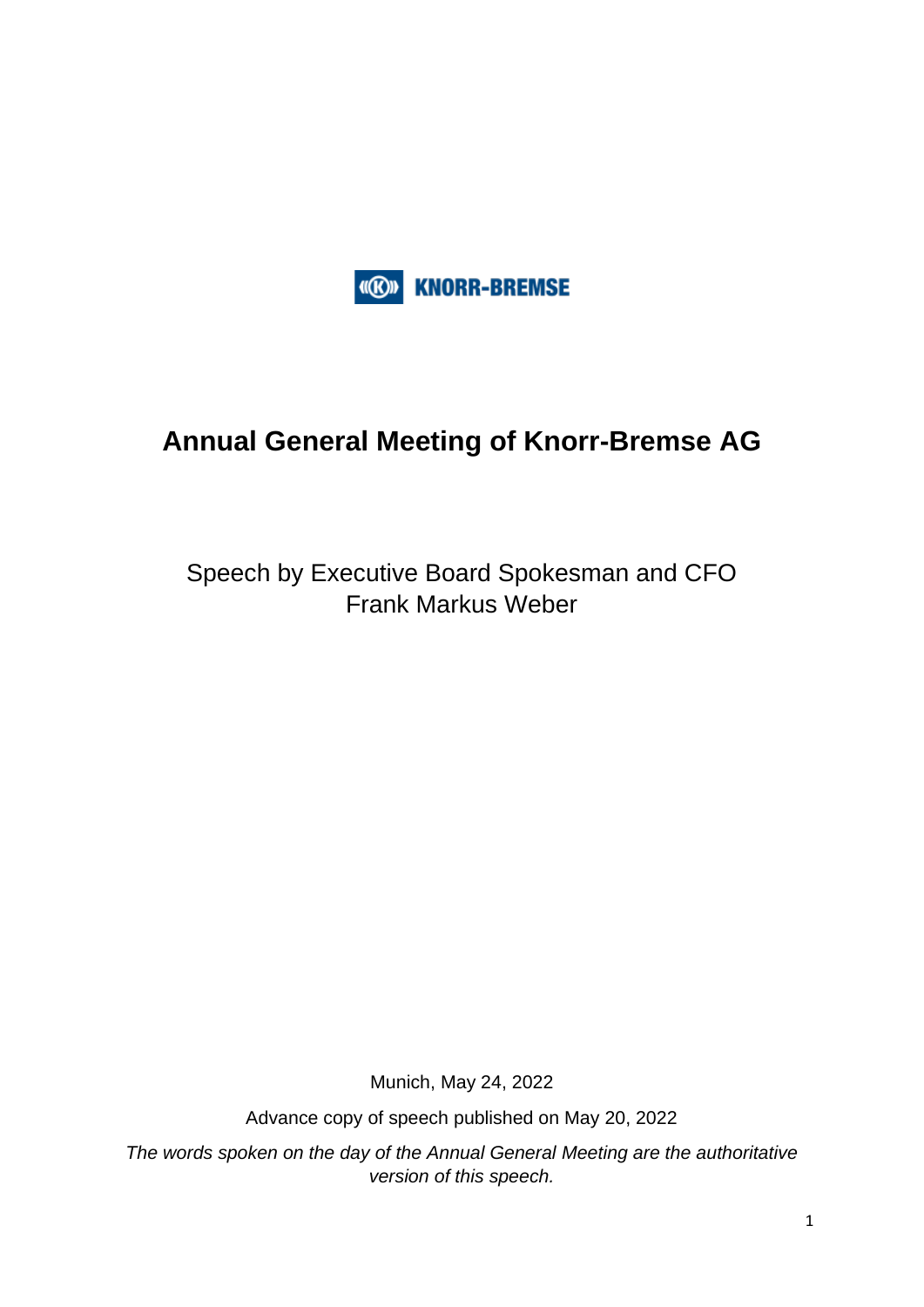To our shareholders,

to the Thiele family,

to everyone following along today,

On behalf of the entire Executive Board, I too wish to welcome you here today.

Before I launch into my speech for today's Annual General Meeting, I would like to take one moment to thank you, Professor Mangold, our Supervisory Board Chairman of many years, on behalf of the Executive Board and all my colleagues at Knorr-Bremse.

I particularly wish to emphasize:

- your highly professional and trustworthy cooperativeness
- your incomparable commitment to our Company, and
- your deep understanding of Knorr-Bremse and the people who work here

You have been a member and the Chairman of the Supervisory Board since 2018, the year in which Knorr-Bremse AG successfully went public. During this time, you have done a great amount for our Company. Over the last year in particular, following the unexpected passing of Heinz Hermann Thiele, you again took significant responsibility for the Company in your role as Supervisory Board Chairman by serving Knorr-Bremse in this position for a further year – a year longer than you had originally planned. In making this decision, you put the welfare of the Company above your own personal plans for life.

My dear Professor Mangold, thanks to your many years of expertise in international top-level management and extraordinary life experience, you have always been an excellent source of advice for us and Knorr-Bremse. For me – and the whole Executive Board – it has been a pleasure and honor to work with you.

At this particular time I would also like to welcome your designated successor, Dr. Ploss. On behalf of my Executive Board colleagues and myself, I would like to extend to you a warm welcome to Knorr-Bremse. We look forward to the intensive dialog and collaboration with you.

This of course also applies to Dr. Nikutta, whom I also wish to give a warm welcome.

## Ladies and gentlemen,

I will begin my speech today with a look back at our business development during 2021. After that, we will take a look at the current 2022 fiscal year together. I will also address the numerous areas of geopolitical and economic tension at the moment and explain to you how our Company is responding to these challenges.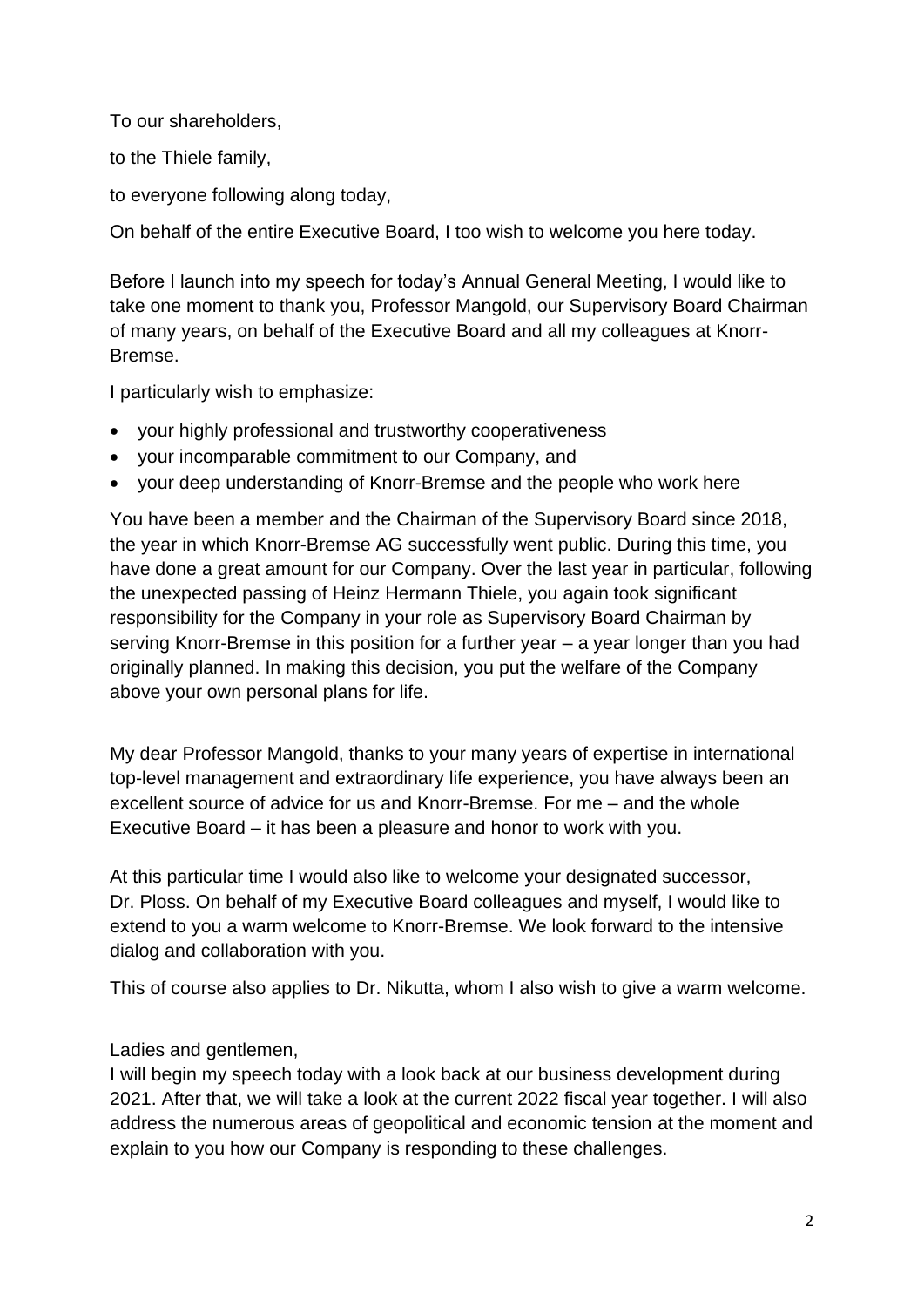In the second part of my speech, I will describe the success achieved by our climate and sustainability initiatives and talk in depth about our focus topic of "innovation," which is the basis for our commercial success and growth opportunities.

Before we come to the results of the last fiscal year, I would like to turn our attention toward current events in eastern Europe this spring.

We, the Executive Board of Knorr-Bremse, are appalled by Russia's war in Ukraine and condemn Russia's invasion of that country in the strongest of terms. This war is not only an attack on a free country, but also an attack on our democracy and liberal values in Europe.

We at Knorr-Bremse decided quickly that we want to provide concrete aid to the people affected in Ukraine and to the refugees. For instance, we as a company have donated € 500,000 and also matched every donation made by our employees. Thanks to the high rate of engagement among our workforce and the generous individual donations, we have already raised more than  $\epsilon$  1.3 million. With this money, we will support things such as the aid provided in Ukraine by the German Red Cross and UNICEF, the UN's aid agency for children.

Additionally, we have joined the Job Aid for Ukrainian Refugees initiative and are helping refugees with their integration here in Germany and with finding a job, including within our own workforce. Furthermore, our employees have started numerous initiatives in Germany and countries neighboring Ukraine to help people in the war zone as well as refugees. We support this outstanding commitment and are very proud of it.

These are important aid campaigns that showcase what we believe. We have simultaneously taken tough actions for our Russia-based business. Just a few days after the outbreak of the war, we temporarily suspended all deliveries that had Russia as their final destination. We of course comply with and support all relevant sanctions. To the extent permitted under sanction regulations, we are fulfilling the deliveries of the existing business in order to avert potential claims for damages – and in those cases only products or components that are used for civil applications and are unambiguously not subject to sanctions. What's more, we decided very early on to exit from Knorr-Bremse KAMA Systems for Commercial Vehicles, which was our German-Russian joint venture with Russian automaker Kamaz.

We have now completed this step and ended our partnership with that company.

All this has had a huge overall impact on our Russian business operations: We are mainly delivering mechanical products and components only – and a mere fraction of these compared with last year. No new business is being acquired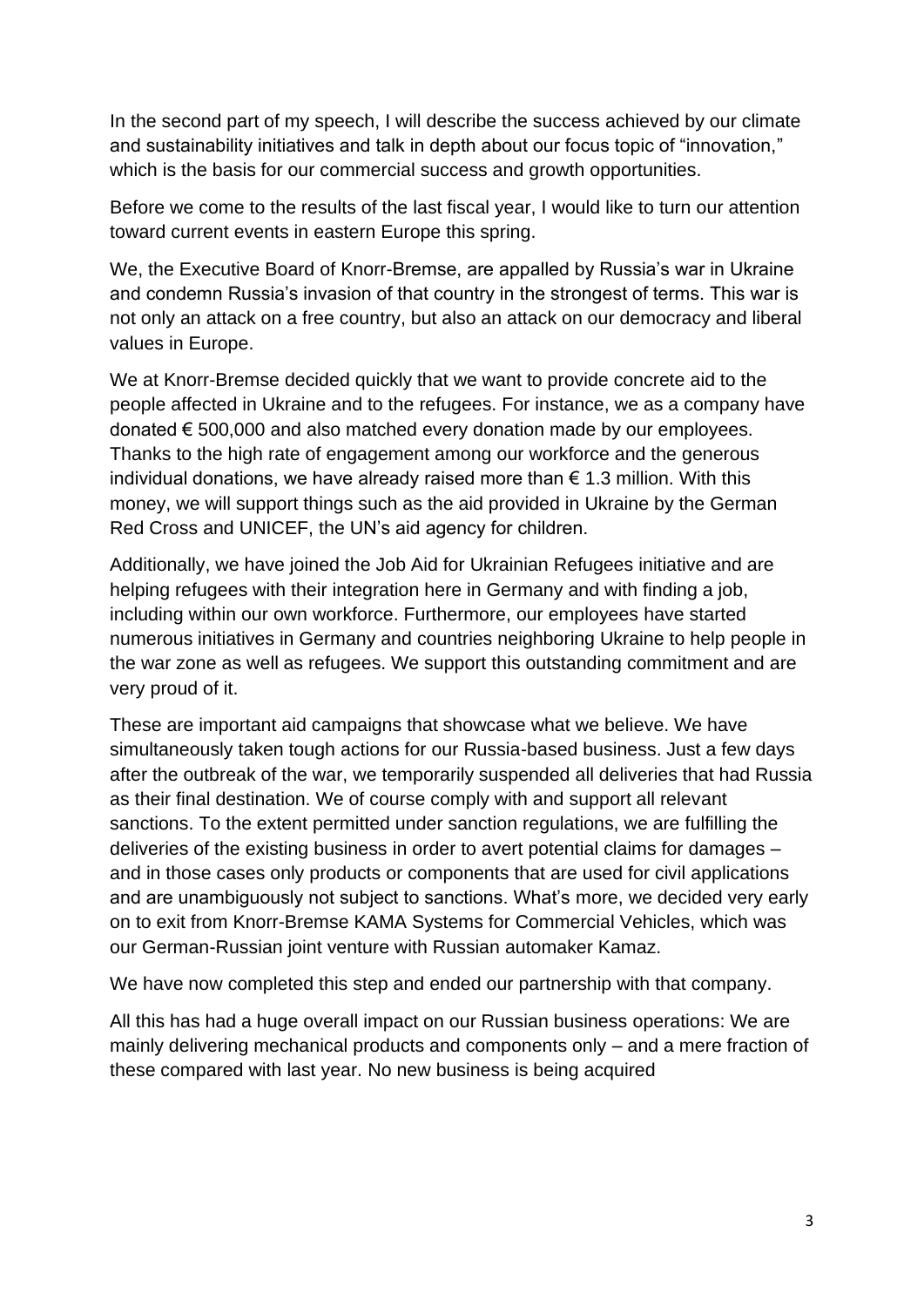Ladies and gentlemen,

I would now like to continue with a look back at the 2021 fiscal year.

The previous year was full of challenges:

the continuing Covid-19 pandemic, noticeable supply constraints, customers postponing orders, and rising geopolitical tension were just a few of the factors. However, we successfully overcame all this thanks to the fantastic dedication and amazing performance of the entire Knorr-Bremse team.

The financial figures for 2021, which we published on February 24, prove this, too:

• Our order book was at € 5.6 billion at the end of 2021, which is larger than it has ever been.

Our consolidated revenues came to  $\epsilon$  6.7 billion, up 9%.

- Our operating EBIT margin rose to 13.5%, 30 basis points higher than it was in 2020.
- Net income grew to roughly  $\epsilon$  650 million, an increase of almost 22%.
- We increased our total amount invested into research and development by almost 9% to €431 million, which created a foundation for further innovation in our successful products and services.
- The main driver of revenue in 2021 was our Commercial Vehicle Systems division, or CVS, with a revenue jump of 20%. The EBIT margin improved in this division despite the difficult procurement conditions, rising by 240 basis points to 10.7%.
- Our Rail Vehicle Systems division, or RVS, attained stable revenue with a pleasingly high EBIT margin of approximately 18%. It achieved that even with a tough year for the rail industry, during which numerous customer projects were postponed due to reduced train utilization. It is important to note here that railroad operators have not canceled any orders so far.

In spite of all the challenges and adversity: We achieved our forecasts for the 2021 fiscal year. Knorr-Bremse also grew faster than the markets did over the past year. Moreover, it achieved higher profitability at the same time. We have delivered on our promises!

On behalf of the whole Executive Board, I wish to express my gratitude to our more than 30,000 employees globally for this success that we had in the 2021 fiscal year. They have done a fantastic job.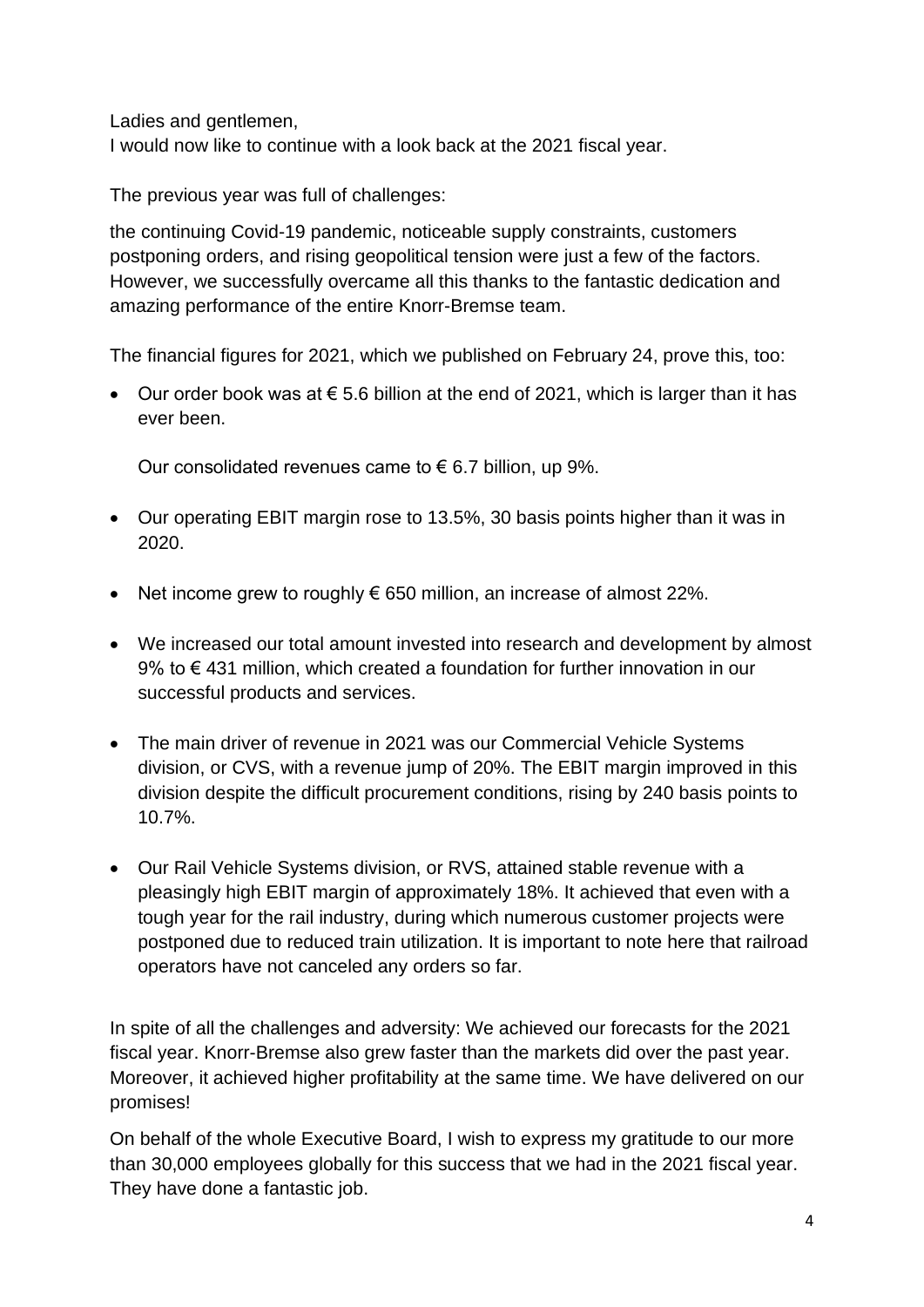I would now like to give you, our shareholders, a brief overview of how the most important balance sheet ratios at Knorr-Bremse developed over the last fiscal year. They form the backbone of our strong financial profile:

- Given the uncertain economic environment, we believed that it was important to maintain a high degree of financial stability and flexibility while simultaneously reducing the Company's debt. By the end of 2021, gross debt was  $\epsilon$  1.4 billion and reached a ratio of 1.15 in relation to EBITDA. Net debt to EBITDA came to – 0.09.
- In all our efforts, we attempted to maintain a "very healthy" level of equity. It came to € 2.43 billion at year end, which represents a strongly risen equity ratio of approximately 34%.
- We are reaping rewards from our strong focus on free cash flow. It amounted to  $\epsilon$  600 million in the 2021 fiscal year and was accompanied by a cash conversion ratio of 93%, which is a very high figure compared to our peers.
- We will reinforce our efforts in the future too for further growth and will increase capital expenditure and expenses for research and development accordingly. However, we will keep a close eye on cash flow and strive for a cash conversion ratio of 80% to 90%.

A core component of our overall performance is our success with sustainability and ESG, that is, the environment, society, and corporate governance. At Knorr-Bremse, we listen to the people in our society. And they want to us to tell them what contribution Knorr-Bremse makes to tomorrow's sustainable world.

We at Knorr-Bremse want to shape the future of sustainable transportation and have made a commitment to supporting the reduction of carbon emissions – emissions made by our customers as well as us ourselves. We have reached a very important milestone in our own ambitious climate targets:

- The Knorr-Bremse sites around the world have been carbon-neutral and therefore climate-neutral – since the end of 2021. Last year, 98% of the electricity supplied to Knorr-Bremse globally came from renewable energy sources and was obtained via green electricity contracts or green electricity certificates. We are very proud of this interim result and will not stop at it, either. Every gram of carbon dioxide counts for the protection of the climate.
- Furthermore, we are fully on track to reach our ambitious long-term target of halving our total carbon emissions by 2030. By 2021, we were already able to reduce more than 73% of our carbon emissions from 2018 levels.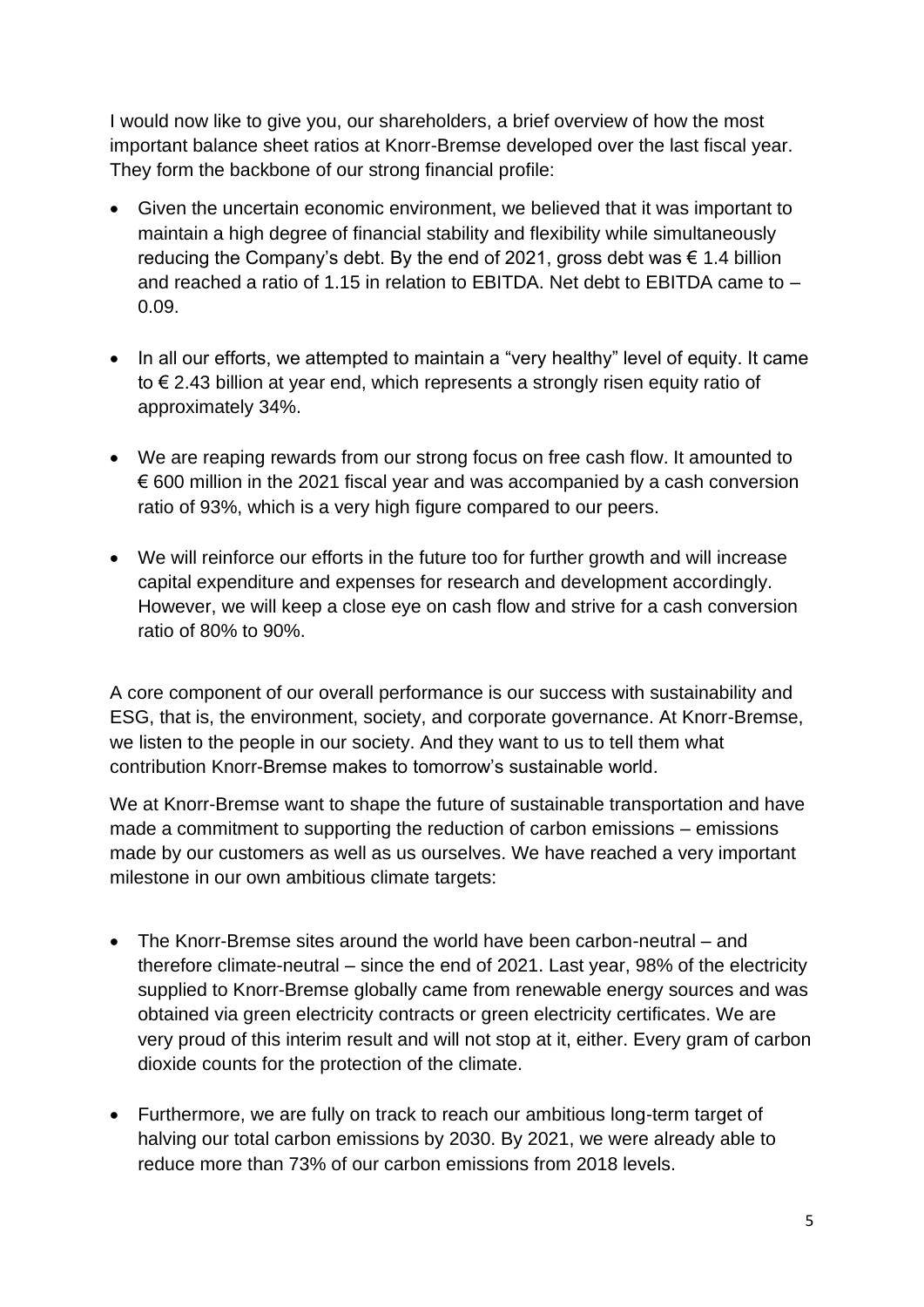- We are going to significantly expand our offering of information on the subjects of environment, society, and governance, or ESG. Our current sustainability report, which is published on our website, provides a qualitative presentation of our scope 3 figures for the first time. This means that the carbon emissions caused by our supply chains can now be seen.
- We launched the Heinz Hermann Thiele Employee Share Program last year, which lets our employees participate in the future success of Knorr-Bremse. The program is enjoying very high acceptance. Since its launch, roughly 25% of all Knorr-Bremse employees worldwide have taken part in it.
- We have rolled out a new global remuneration system for the Executive Board and management. Starting in 2022, it will make 20% of short-term variable remuneration tied to the achievement of sustainability targets for climate protection and occupational safety and health and to sustainability ratings.

We believe that our dividend should reflect the commercial success that we achieved in the 2021 fiscal year. The Executive and Supervisory Boards propose to the shareholders at this Annual General Meeting that a dividend of € 1.85 per share be paid for the last fiscal year. This would represent a roughly 22% rise on the year before it.

If you accept our proposal, the Group will distribute about  $\epsilon$  298 million in total to you, our shareholders, after this Annual General Meeting. This would be equivalent to 46% of consolidated net income and is within the long-term payout ratio of 40% to 50% that we have communicated.

Ladies and gentlemen,

After going through the facts and figures for the 2021 fiscal year, I now wish to present our figures for the first quarter of 2022 and our guidance for 2022 as a whole.

We were able to achieve robust results in the first three months of the year despite the extraordinarily difficult situation in global markets currently:

- Our order intake benefited from high customer demand and rose significantly to approximately  $\epsilon$  2.1 billion, which is more than 17%. Our order book grew by 18% to a new record level of  $\epsilon$  6 billion.
- Our revenue remained nearly stable at about € 1.67 billion despite volatile market developments around the globe.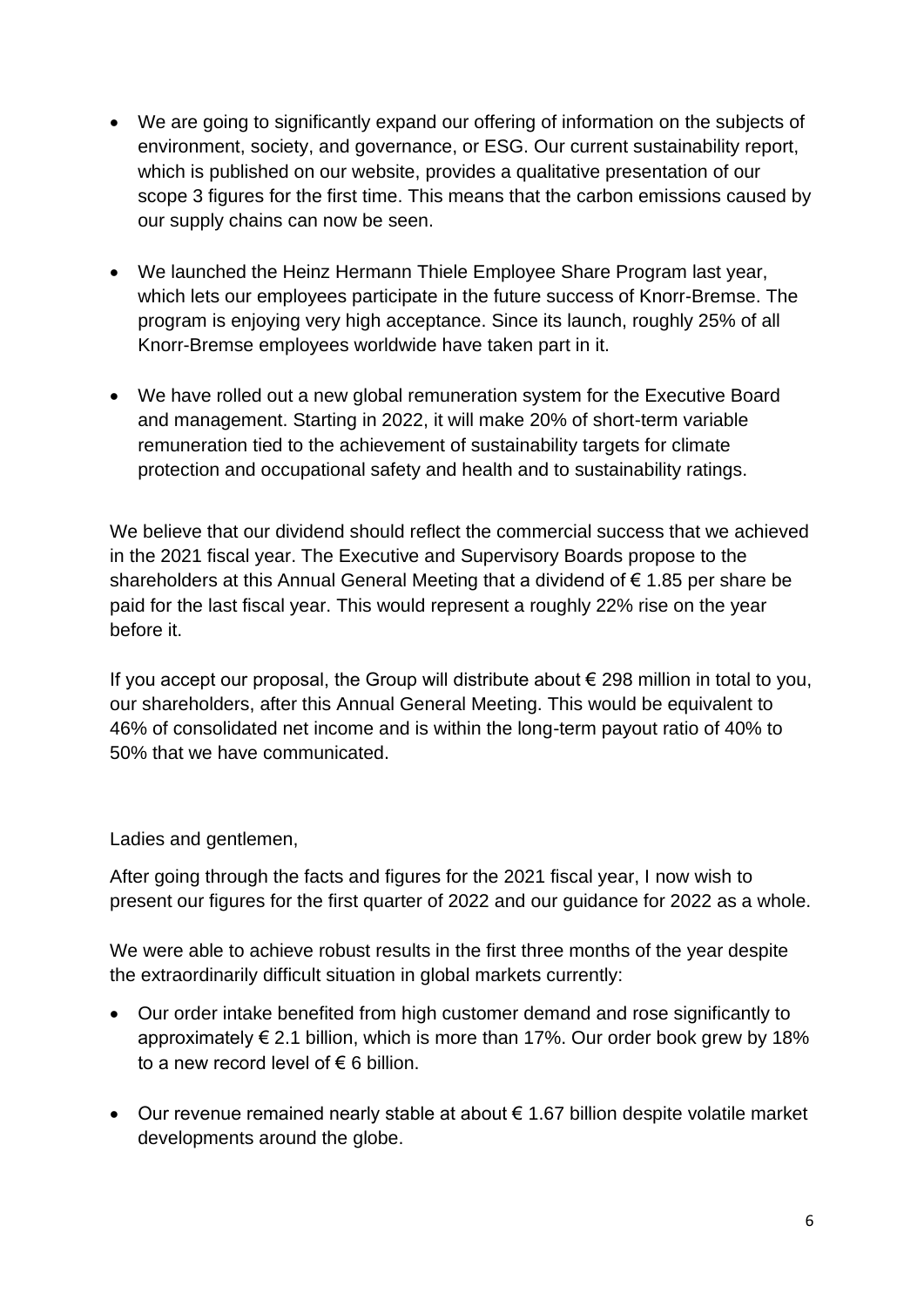- Our profitability at the start of the year was shaped by global economic development. We achieved an EBIT margin of just under 11% in the first three months even with dramatic cost increases and Covid-19 developments in China.
- Moreover, we decided to embark on an internal Profit and Cash Protection Program for the entire Knorr-Bremse Group at an early stage, with an aim of compensating for current financial burdens – such as those from the dramatically increased prices for raw materials and energy. I will mention more about that shortly.

You can see that we are on the right path with our footing and two strong divisions – however, realistically we must also acknowledge that 2022 will be a very difficult year. Many economic indicators are pointing downward and there is uncertainty in the global markets.

This makes it all the more important to stay the course:

- We will strengthen our successful strategy further and continue implementing it. I will tell you a good example from our investment management in a second.
- We also need to continue developing our company digitally so that we can react with more speed and agility. An example of this is the successful internal rollout of IFRS at Knorr-Bremse. I will explain more about that shortly, too.
- In the places where it is needed, we will counteract the difficult environment with action on pricing and costs. I will talk to you about how determinedly we are doing this with our new Profit and Cash Protection Program in just a few minutes.

On behalf of the entire Executive Board, I can assure you that we are doing everything necessary to keep Knorr-Bremse on its successful path.

I would like to share with you an example of successful optimization in our internal structures:

While Knorr-Bremse has reported using the International Financial Reporting Standards, or IFRS, for a long time now, our internal planning was still done based on Germany's local GAAP, or HGB, until recently. Manually moving these HGB figures to IFRS involved significant extra effort on our part since our IPO.

This makes it all the more pleasing that IFRS has now been running on all SAP systems globally since the Easter weekend. I wish to express my thanks to all of the roughly 500 colleagues of ours who were involved in the successful completion of this extremely complex several-year project. This was outstanding teamwork!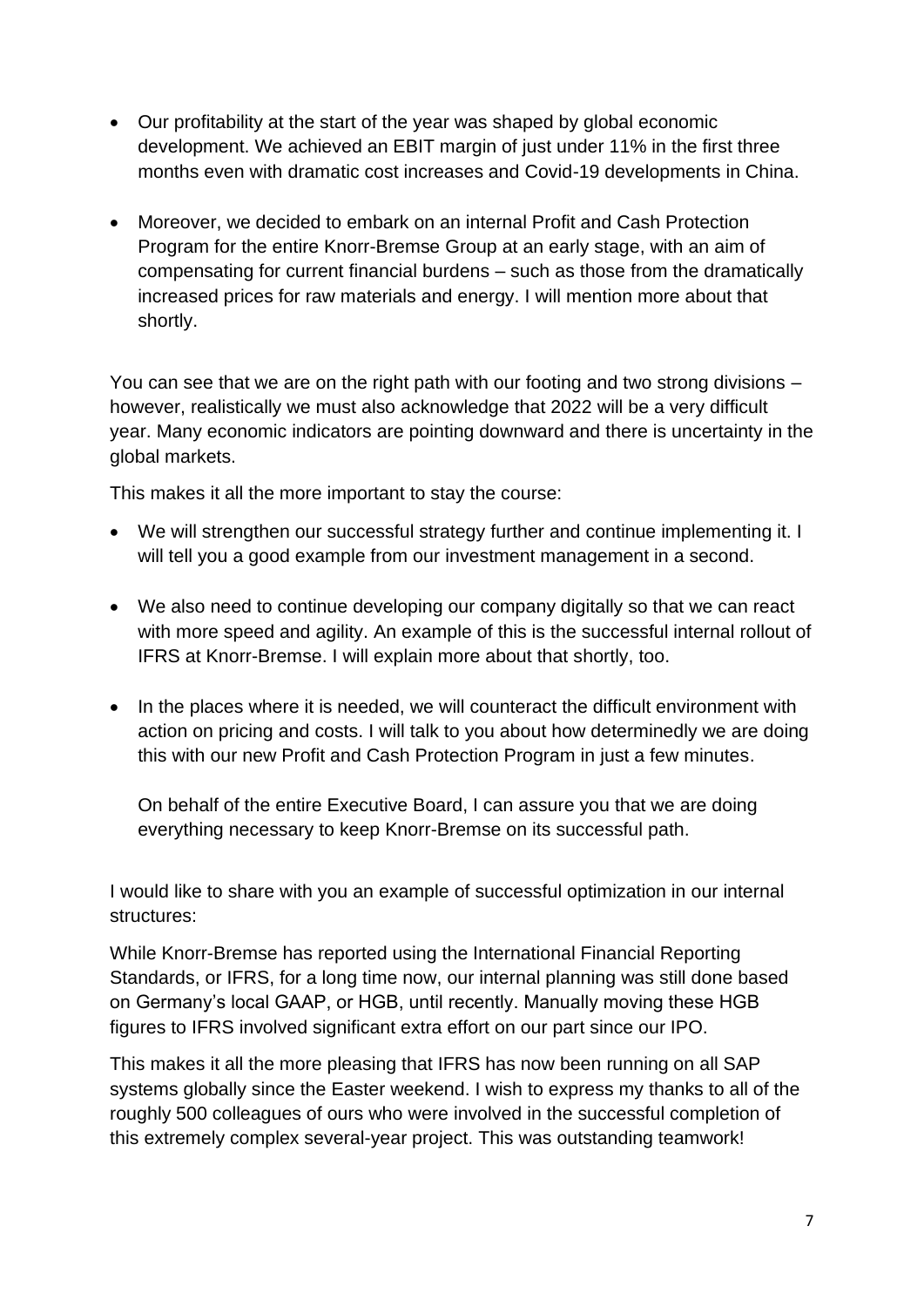Ladies and gentlemen,

Let's now turn toward our guidance for 2022 as a whole. Please allow me to preface this by saying:

The prospects for the current year are conditional on there being largely stable exchange rates, no significant Covid-19-related setbacks, and no significant deterioration in the geopolitical and economic environment compared to how it is currently. It is not yet possible to deliver a conclusive and full evaluation of the negative impacts that the war in Ukraine might have on business development. Accordingly, the current guidance does not include any direct negative effects.

There are two key figures in our Russian business that illustrate the dimensions that we are talking about here: Our Russian business produces revenue of about € 200 million annually and contributes 50 to 80 basis points to our EBIT margin, which is an important part of our Company's profitability. However, as I just mentioned, it is still too early to deliver conclusive evaluations on this subject.

Against this backdrop, we are confirming our operating forecast for 2022 and, based on today's perspective, we are expecting revenue between  $\epsilon$  6.8 and  $\epsilon$  7.2 billion, an operating EBIT margin of 12.5% to 14.0%, and free cash flow between € 500 and  $\epsilon$  600 million for this fiscal year.

Overall, we believe there will still be major opportunities and growth possibilities for our rail division as well as our truck division in 2022, especially in Europe, North America, South America, and parts of Asia. There are two reasons for this:

Firstly, due to the stricter requirements that governments are setting for climateprotection targets. In this context, Knorr-Bremse can profit from efforts to decarbonize freight transportation, particularly in Europe.

Secondly, we can profit from innovative technology in the rail and truck segments. This is where Knorr-Bremse has traditionally been a pioneer. I will explain more about this exciting topic in a moment.

Nonetheless, we must still accommodate for additional risks to our business during the 2022 fiscal year:

The major challenges such as the ongoing global goods shortages and fallout from the Covid-19 pandemic, especially in China, are now being joined by the economic impacts of the war and the sanctions imposed on Russia – which include heavy inflation due to the dramatic increases in energy and resource prices, and these may rise even further because of wage increases and rising interest rates.

All of this is a burden on our business and we will have to work on many of these issues for a long time. The adverse circumstances are also being compounded by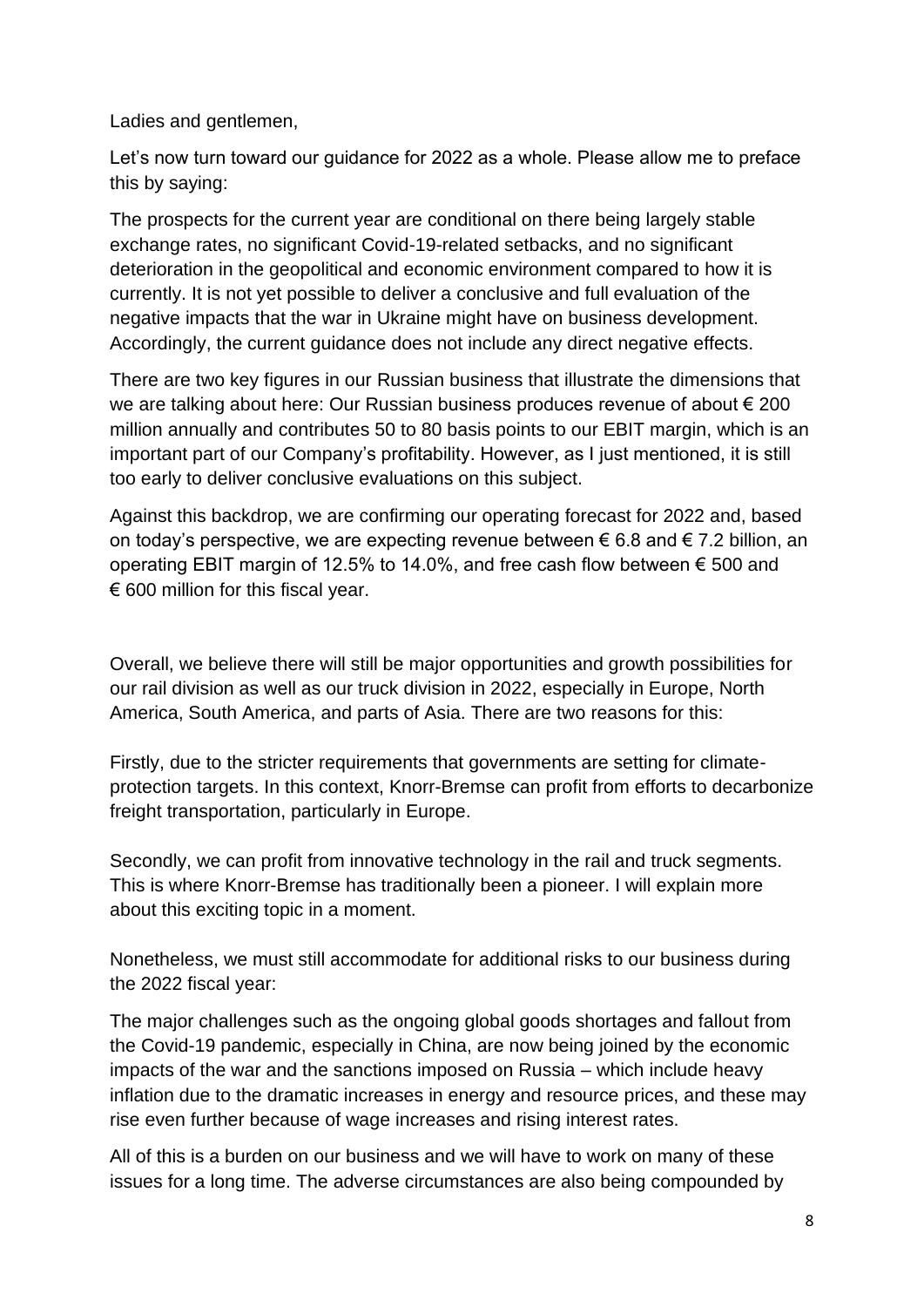the reduced growth of the global economy, for which it is important that we follow developments in North America and China in particular. There might even be a recession, which would further heighten the pressure on all companies.

In a situation like this, one of the important things we need to do is regularly review our portfolio structure. In times of doubt, we need to divest from investments that no longer fit our corporate or growth strategies or that do not meet our expectations for profitability. This being the case, the Executive Board has decided to initiate exploratory talks for selling our Kiepe Electric subsidiary in order to further increase the profitability of the Knorr-Bremse Group. We expect that this sale alone would produce a permanent 60 to 90 basis point improvement of the EBIT margin in our Rail Vehicle Systems division. Kiepe Electric provides solutions and sustainable concepts for public transit, such as buses and light rail. Kiepe Electric's role in this is to integrate various electrical subsystems for corresponding vehicle projects. Projects can and must only be carried out as part of consortia with vehicle manufacturers. Overall, this is a challenging business model which varies significantly from the present Knorr-Bremse portfolio and our growth strategy. We expect that the exploratory talks will last just a few months. Preserving the jobs at Kiepe Electric will play an important role in negotiations with potential buyers.

Ladies and gentlemen,

You are by now no doubt aware that Knorr-Bremse enjoys an excellent position. However, the dramatic situation in the overall global economy means that we too are being confronted with circumstances that have not been this extreme for a very long time.

We need to act. And that is exactly what we are doing!

We made the decision to implement our Profit and Cash Protection Program, or PCPP, back in March. Using this action plan, we will take fast and determined countermeasures to steer our Company through these tough times securely and with further success. What counts at the moment for Knorr-Bremse AG and its over 30,000 employees globally is this:

- We are all compelled to be extremely disciplined with our financial outlays.
- We are a leader for innovation and in the markets. Our customers greatly appreciate their business relationship with us and are therefore normally willing to contribute toward our increased costs. Some of our negotiations with customers on this matter have already been successfully concluded and will have a positive effect in the coming quarters.
- We are all determined to contribute to our Company's triumph over these turbulent times with our ideas, suggestions, and actions.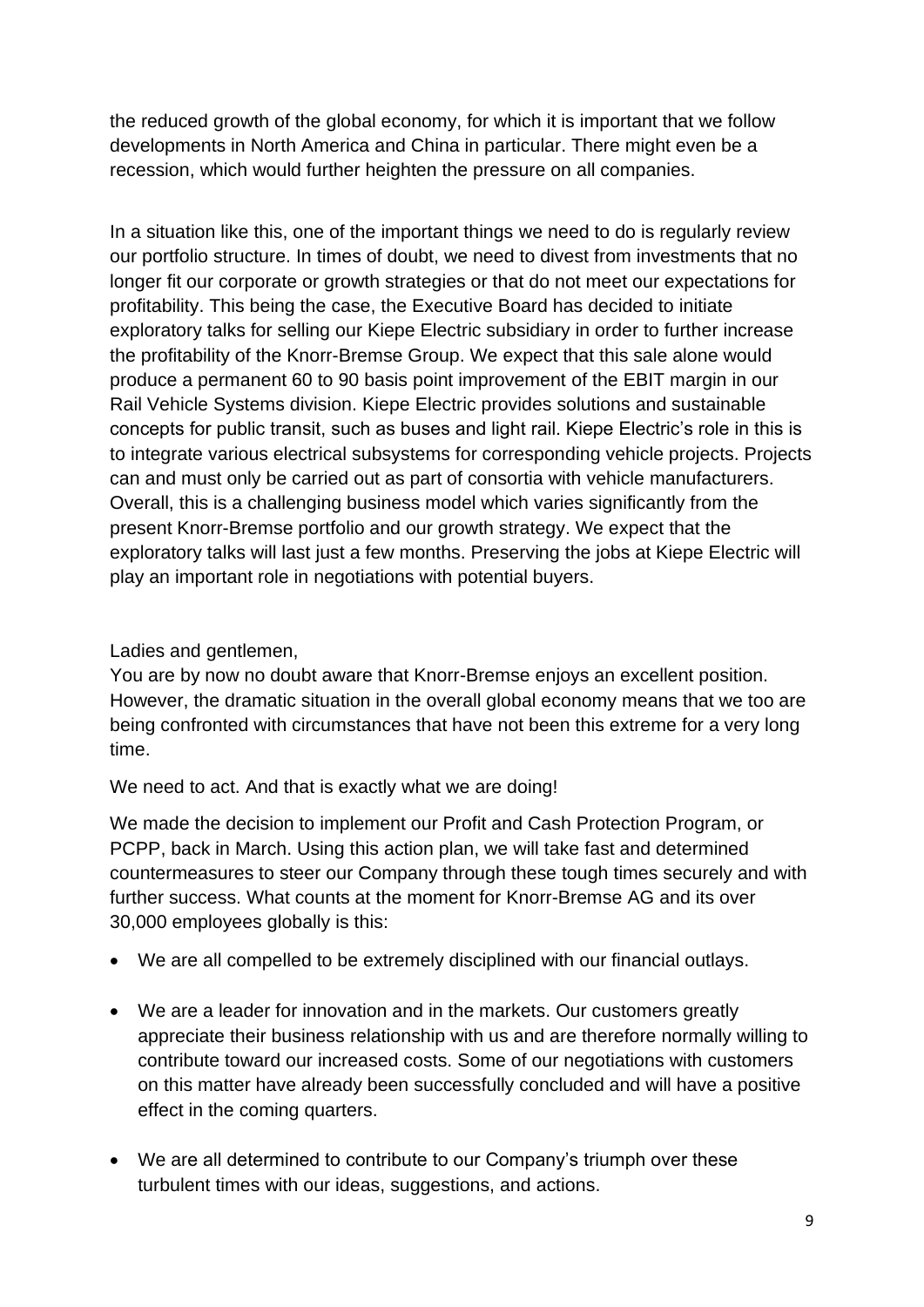At this point in my speech, I would like to show you that there are good reasons for my optimism about the future. Our truck and rail divisions are extremely strong and innovative. They are both international market leaders and will successfully hold their ground even in a difficult market situation, just as they did last year. I will explain this based on a few examples:

Our Rail Vehicle Systems division initially saw passenger numbers drop worldwide and our customers postponing their projects. Moreover, rail business has been and is increasingly being affected by shortages and price increases for components and raw materials. Yet the market's characteristics remain the same as before: The long-term demand for train capacity is still high and the number of orders we have from our customers has reached record highs. We therefore expect that demand will progressively recover during the current year. In particular, RVS' largest market, Europe, will remain a driver of growth.

At our Commercial Vehicle Systems division, the shortage of chips and other crucial components is resulting in production cuts and temporary factory closures, especially for truck manufacturers. As a result, the global demand for commercial vehicles will remain higher than supply. Generally, we expect positive developments in Europe and North America.

Our Company's two divisions have been able to record notable success, a few examples of which I will mention now.

Let's begin with our Rail Vehicle Systems division:

- Swiss locomotive manufacturer Stadler has contracted us to install braking, door, and air-conditioning systems for 606 new metro cars for Berliner Verkehrsbetriebe, Berlin's municipal transit company. In addition, we will be supplying spare parts and providing digital maintenance for them for 32 years.
- Alstom, a customer of ours for many years, has extended its framework agreement with Knorr-Bremse by five more years. We will supply things such as braking and door systems for 69 Citadis light-rail vehicles.
- Our Merak subsidiary is modernizing the air-conditioning systems of 585 metro cars that belong to Transports Metropolitans, Barcelona's municipal transit company.
- By acquiring Evac, the leading supplier of train toilet and plumbing products, we at Knorr-Bremse have expanded our expertise in our role as a global provider of systems for rolling stock.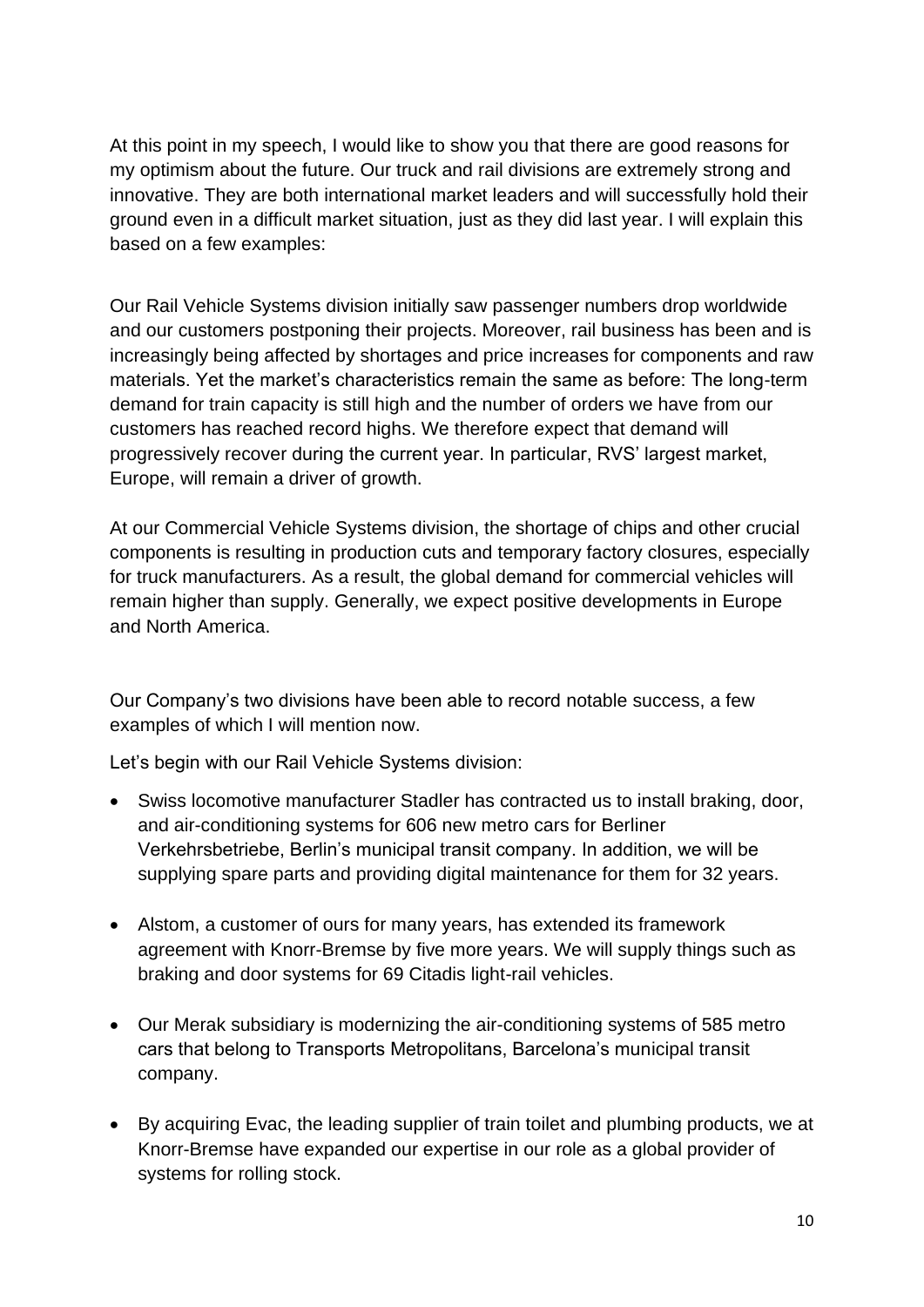• In the fast-growing digitalization market, we are partnering with Deutsche Bahn and also Siemens for remote condition monitoring. This involves us, for example, analyzing maintenance data from railroad operations and monitoring the airconditioning systems of regional trains in the UK through remote diagnosis.

Our Commercial Vehicle Systems division also has success reports which I am pleased to share with you:

- For instance, we have signed a new multiple-year supply contract with a worldleading truck manufacturer for braking and air-treatment systems worth roughly  $\epsilon$  1 billion
- In terms of fast-growing markets, we have successfully acquired our first major order of our Electric Power Steering solution.
- The Autobrains start-up also involves us being part of an extensive partnership. Furthermore, we have invested in this young company so that we can get an even stronger position in the "driver assistance" and "automated driving" fields of business.
- Recently, we also successfully ended a legal dispute with Bosch that had been ongoing for many years. In exchange for paying a purchase price of  $\epsilon$  360 million, we will – subject to approval by antitrust authorities – take over Bosch's 20% of shares and become the sole shareholder in Knorr-Bremse Systeme für Nutzfahrzeuge GmbH and Knorr-Bremse Commercial Vehicle Systems Japan Ltd.

## Ladies and gentlemen,

We are boosting our Company's growth opportunities by focusing on two core strategies that are tied very closely to each other: digitalization and innovation.

We do not see digitalization as a matter for the future. Rather, it has been a currentday topic for us for a long time now. Our systems and products are getting smarter and smarter, as are our digital services for remote diagnosis, predictive maintenance, and intelligent connectivity solutions. We support our customers so that they can operate their vehicles and train fleets without disruption.

Innovation is part of our DNA. The technology leadership and innovativeness that Knorr-Bremse stands for are the basis of our commercial future and therefore our leadership in international markets. These qualities have traditionally been the core of our success – and have been for decades. This success story is also the subject of our short innovation movie, which I would like to share with you.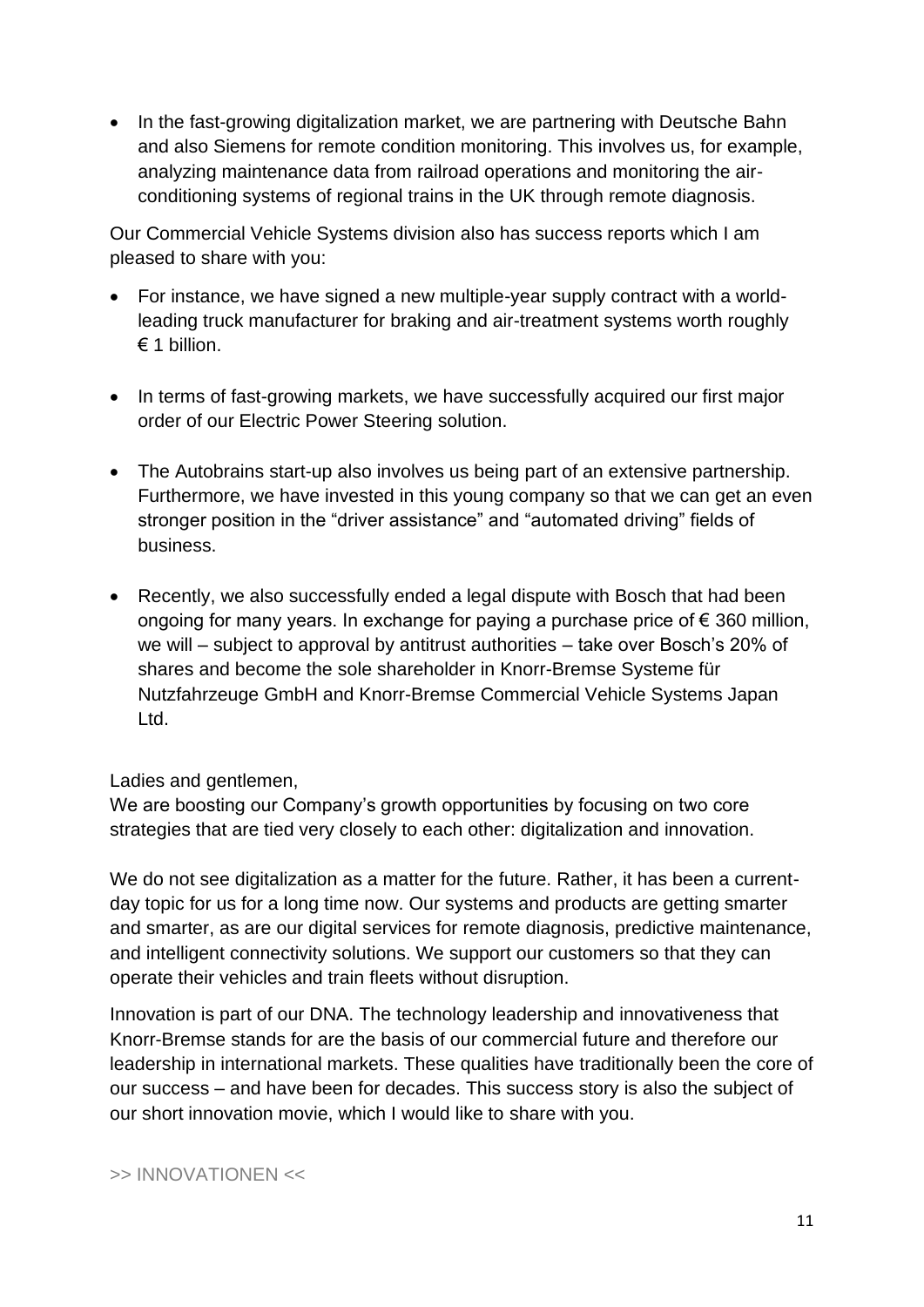Our innovation of today secures the profitable growth of tomorrow. Yet what do digitalization and leading innovation mean in detail for our two divisions? To answer this, I would like to present to you the key innovation and growth drivers in our two divisions.

First: the growth opportunities in our RVS division

- The digitalization of railroads is a major opportunity for the entire rail industry. In Europe, for example, we see potential profit in the digitalization of rail freight from the introduction of digital automatic coupling, which leads to significant time savings and therefore makes the "green" rail-freight market more competitive.
- In Europe alone, there are 450 to 500,000 freight cars that can be fitted with this kind of digital automatic coupling. The entire market volume runs up to  $\epsilon$  7 to  $\epsilon$  9 billion over multiple years.
- Our rail division will also profit from this trend: It is developing its own digital automatic coupling and has already produced its first prototypes.

Second: the growth opportunities in our CVS division

- Electric transportation and automated driving are the major themes that will change the truck market the most over the next few years. We at Knorr-Bremse are guiding our customers and will be trailblazers in this development.
- An important step on the journey there will be electric power steering (or EPS for short), which our truck division is currently working on.
- This purely electric technology not only forms the basis for ultramodern driverassistance systems and automated driving, but also enables a significant reduction of fuel consumption and carbon emissions thanks to the power-ondemand principle behind it.
- Just recently, our truck division received a contract from a world-leading truck manufacturer for the installation of our EPS systems in all its new vehicles starting from 2025. This will mean a future order value of more than € 300 million.
- And this is just the start. We are one of the world's top-three manufacturers of truck-steering systems and are on our way to setting the standards for them.